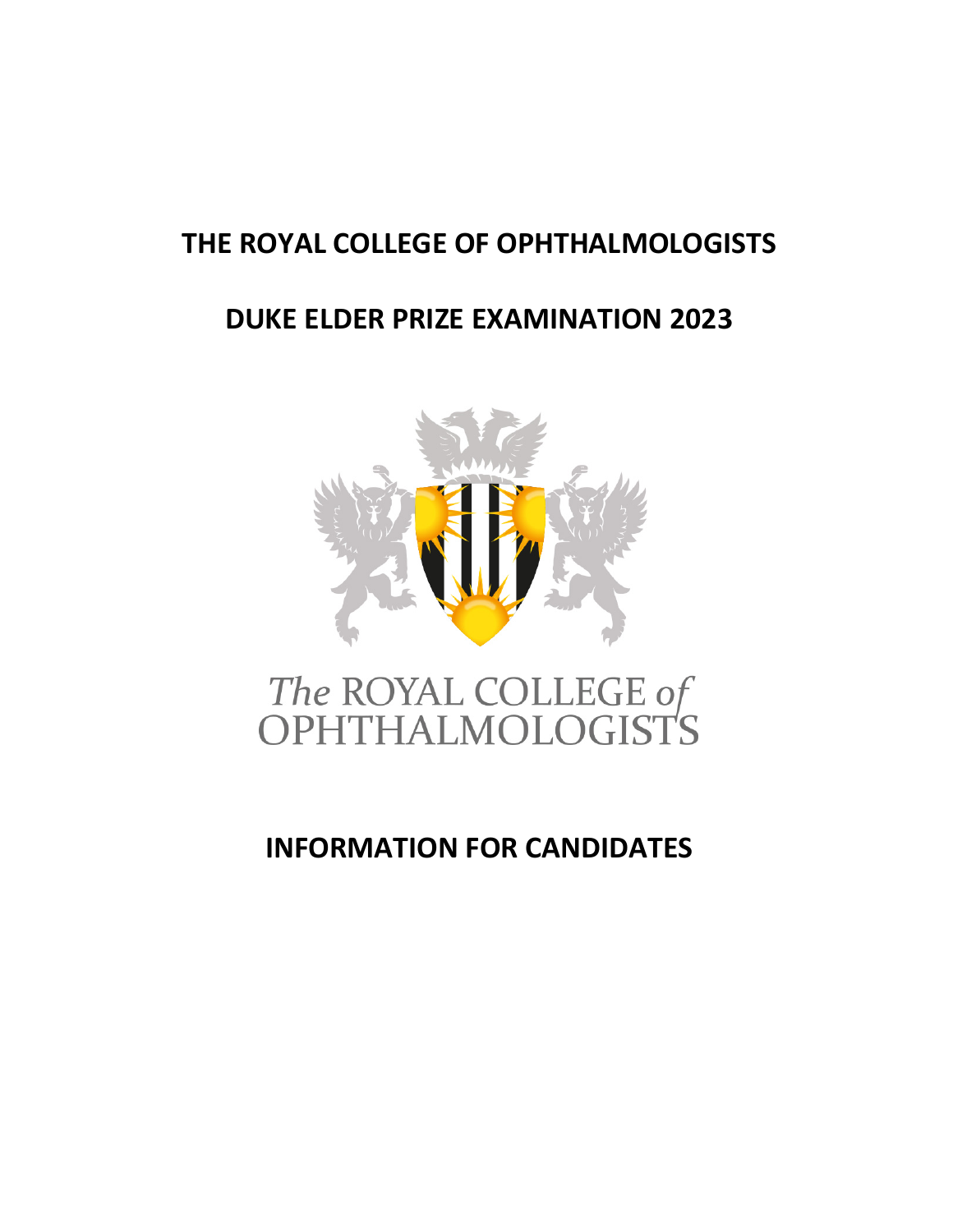## **Please read the following information carefully**

This examination is intended for medical students who have completed their ophthalmology undergraduate teaching, but it is open to all medical undergraduates provided they have not graduated at the time of the examination.

Students may take the examination on more than one occasion provided they have not yet graduated and have not previously won the prize.

# **This examination is not a pass or fail examination; the winner is the candidate who achieves the highest score but no candidate technically passes or fails.**

All candidates will receive their percentage score and ranking – in groups of 10%. The top 20 candidates will receive special commendation – this is in the form of an email addressed from the President of the Royal College of Ophthalmologists, sent to each of the Top 20 candidates.

The 2 hour examination will be held on **Wednesday 8 March 2023** at 2.30pm and will be via online proctored exam delivery (see further details below).

Candidates should liaise with the medical school organiser if they wish to sit this examination. We are not able to accept individual applications.

Candidates must ensure that they have given their name to their medical school organiser prior to the closing date of **Monday 12 December 2022.** No candidates will be accepted after this date. Medical school organisers will submit the names of their medical students wishing to sit the examination to the Royal College of Ophthalmologists.

Candidates will then be sent instructions on how to pay the examination fee. The deadline for fee payment is **5pm** on **Monday 9 January 2023.** Candidates who have not paid their fee by this date will not have a place at the exam. Examination fees should not be submitted to your medical school.

If you have any further queries please contact [preeti.attalia@rcophth.ac.uk](mailto:preeti.attalia@rcophth.ac.uk)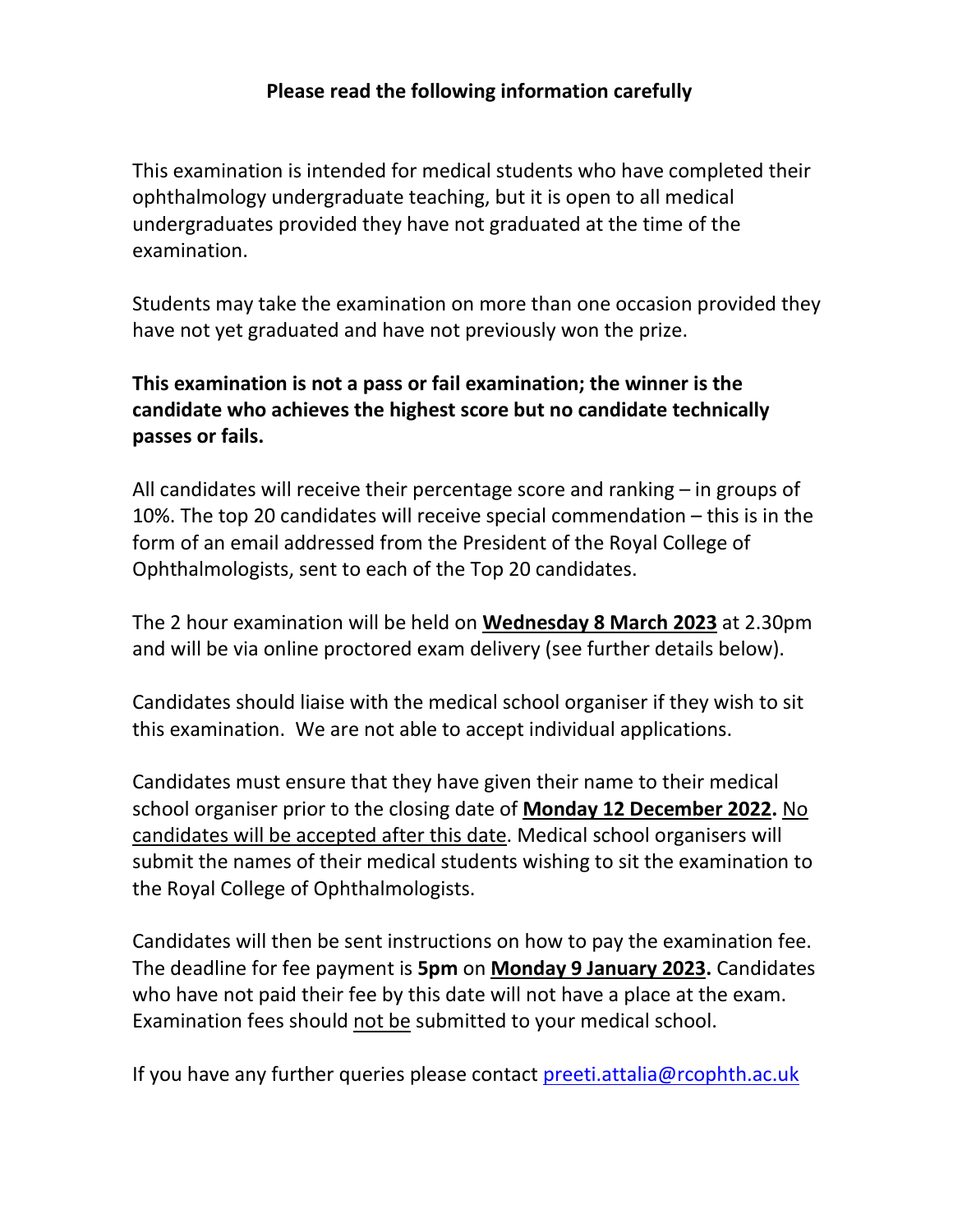# **Important Dates**

| <b>Application Deadline</b><br>All candidates should apply to their<br>medical schools by this date                                                                                                                                                                                                                          | Monday 12 December 2022                                                                                                                                                                       |
|------------------------------------------------------------------------------------------------------------------------------------------------------------------------------------------------------------------------------------------------------------------------------------------------------------------------------|-----------------------------------------------------------------------------------------------------------------------------------------------------------------------------------------------|
| <b>Payment Deadline</b><br>All candidates should pay the £50.00 exam<br>fee by 5pm on this date. Instructions on<br>how to pay will be sent directly to<br>candidates after the application deadline*.<br>Candidates should not submit payment<br>directly to medical schools.                                               | Monday 9 January 2023                                                                                                                                                                         |
| <b>Supporting documents for additional</b><br>requirements submitted<br>If a candidate has additional requirements,<br>such as extra time, they must notify<br>RCOphth and supply supporting<br>documentation prior to this date. For more<br>information about what documentation to<br>supply, please contact us directly. | Monday 9 January 2023                                                                                                                                                                         |
| <b>Exam Date</b>                                                                                                                                                                                                                                                                                                             | Wednesday 8 March 2023                                                                                                                                                                        |
| <b>Results Date</b><br>Results letters will be sent to you directly<br>via email. Those in the Top 20 will receive<br>special commendation - this is in the form<br>of an email addressed from the President<br>of the Royal College of Ophthalmologists,<br>sent to each of the Top 20 candidates.                          | Friday 31 March 2023<br>If possible, the College may release results prior<br>to this - medical schools and candidates will be<br>notified if there are any changes to the published<br>date. |

\*Please check your junk email folder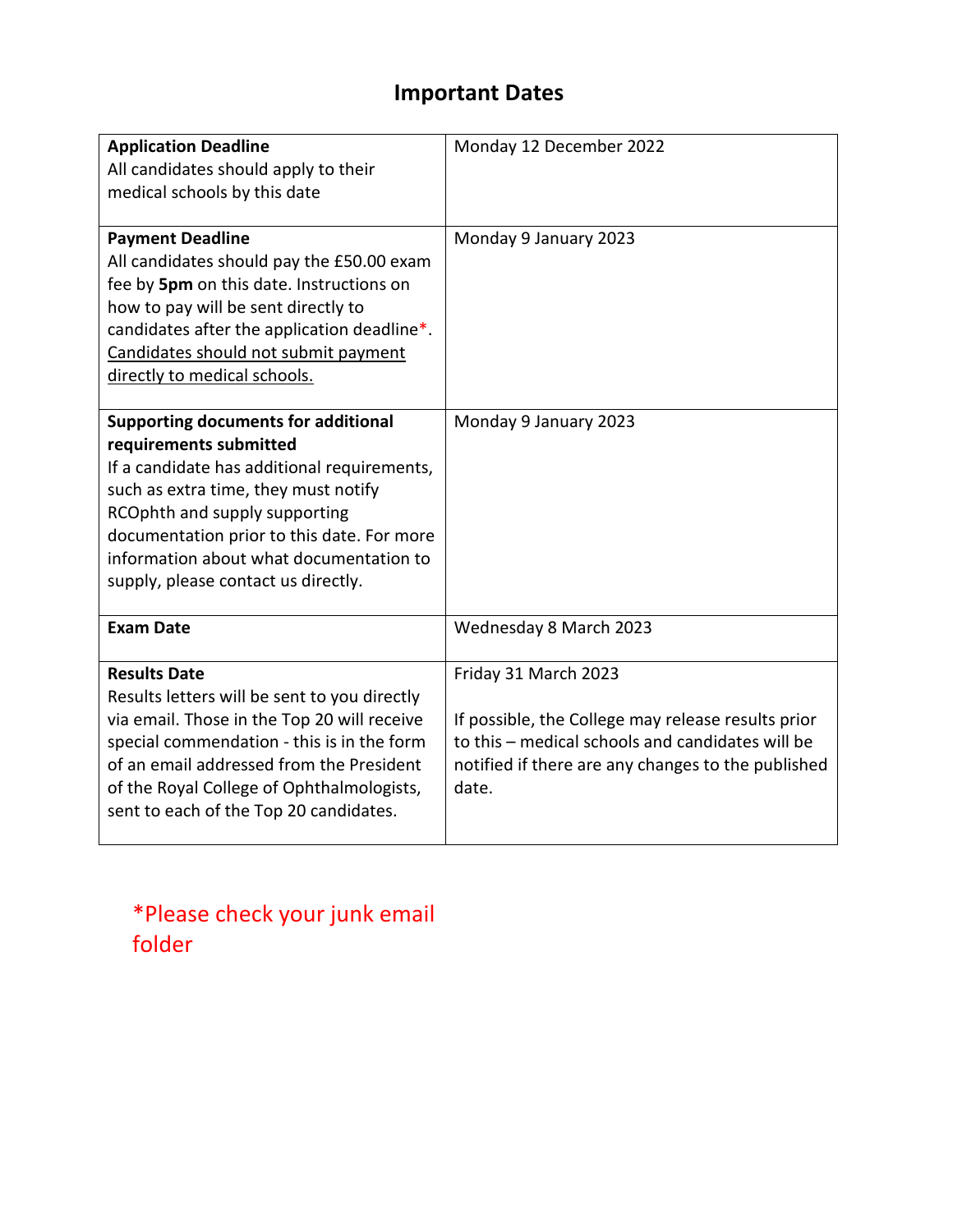## **THE DUKE-ELDER UNDERGRADUATE PRIZE IN OPHTHALMOLOGY**

An undergraduate prize examination will be sponsored again this year on a national basis by The Royal College of Ophthalmologists. This examination is intended for medical students who have completed their ophthalmology undergraduate teaching, but it is open to all medical undergraduates provided they have not graduated at the time of the examination.

Students may sit the examination on more than one occasion provided they have not yet graduated and have not previously won the prize. The candidate gaining the highest mark will be offered to chance to visit St John's Eye Hospital in Jerusalem. The winning candidate can alternatively choose a cash prize of £400. There is no second prize.

The two hour examination consists of:

90 single best answer one in four Multiple Choice Questions (MCQs)

Marking is on the basis of +1 for a correct answer and 0 marks for an incorrect answer (i.e. there is no negative marking).

The standard is high and candidates should anticipate a stiffer examination than they may encounter in their own university's undergraduate examinations in ophthalmology. Questions are mostly based on clinical ophthalmology but other areas covered include ocular physiology, anatomy and pathology as well as genetics of eye conditions and socio-economic medicine relevant to ophthalmology e.g. blind registration or world blindness. In the clinical questions all the sub-speciality areas within ophthalmology are covered including:

Cornea and external eye disease Cataract Glaucoma Medical retina and vitreo-retinal surgery Strabismus and paediatric ophthalmology Neuro-ophthalmology Ocular adnexal and orbital disease Refractive errors and optics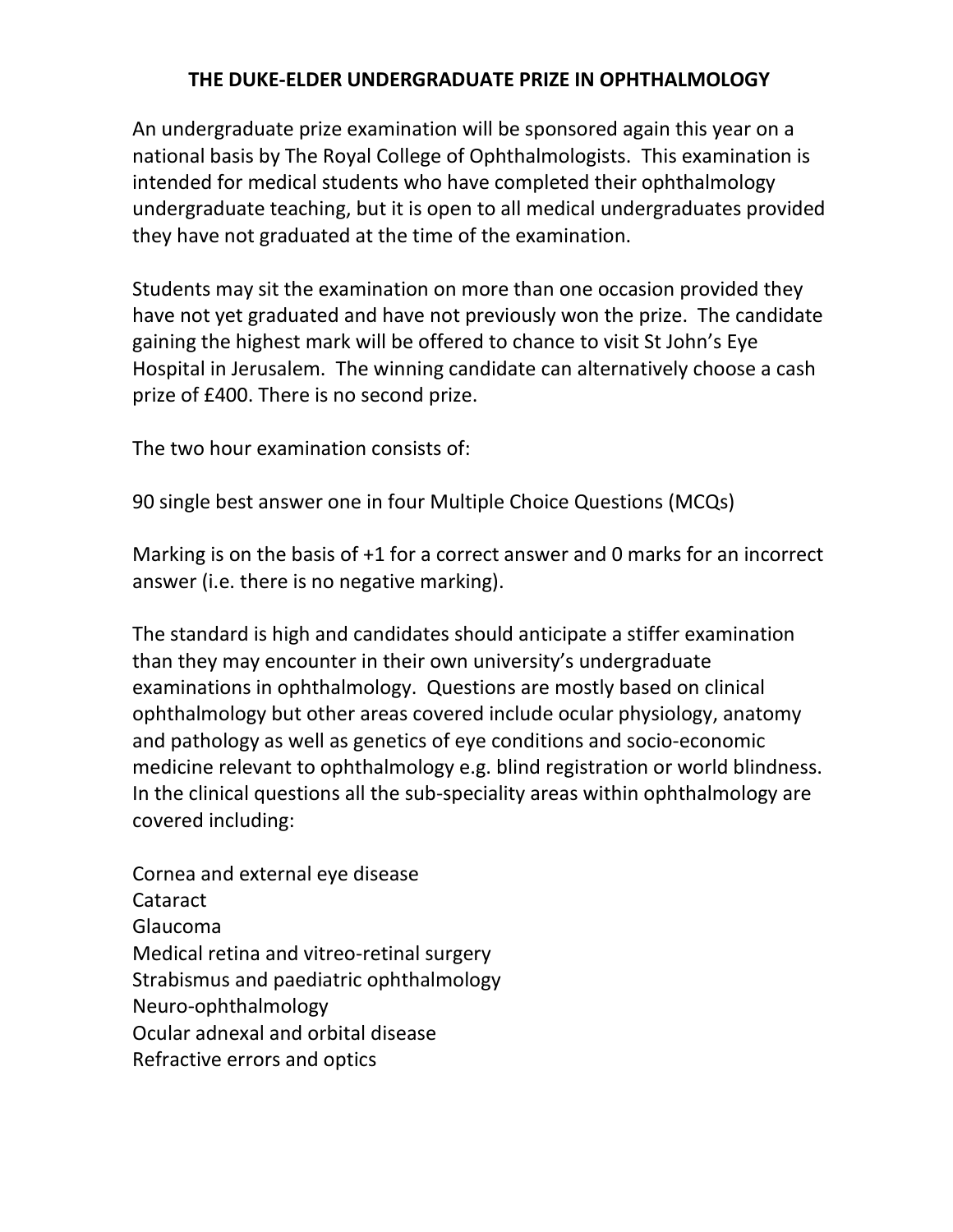#### **Examination Online Proctored Delivery**

The Duke Elder examination is taken as an Online Proctored Examination, where the candidate sits the exam at their home or their workplace, without the need to travel to a testing centre or examination venue. The examination is taken online by being delivered over the internet to the candidate's computer at a pre-agreed examination date and time.

#### **IMPORTANT – Please read fully and carefully all of the following including the web-links:**

Please see the following document and video links which detail the examination process along with the infrastructure and hardware requirements.

#### **Online Invigilation Candidate Quick Guide**

#### **Duke Elder Online FAQs**

[https://www.rcophth.ac.uk/wp-content/uploads/2020/12/Duke-Elder-Online-Proctored-](https://www.rcophth.ac.uk/wp-content/uploads/2020/12/Duke-Elder-Online-Proctored-Exam-FAQs.pdf)[Exam-FAQs.pdf](https://www.rcophth.ac.uk/wp-content/uploads/2020/12/Duke-Elder-Online-Proctored-Exam-FAQs.pdf)

#### **How to prepare for your Exam - Video link**

[https://youtu.be/xsi0an49ISM](https://protect-eu.mimecast.com/s/qWgHCpkzjF9lJLCDopKz) 

#### **Online Proctored Exam RCOphth Privacy Policy**

[https://www.rcophth.ac.uk/wp-content/uploads/2020/07/RCOphth-OPE-Privacy-Policy-](https://www.rcophth.ac.uk/wp-content/uploads/2020/07/RCOphth-OPE-Privacy-Policy-FINAL.pdf)[FINAL.pdf](https://www.rcophth.ac.uk/wp-content/uploads/2020/07/RCOphth-OPE-Privacy-Policy-FINAL.pdf)

We recommend that you familiarise yourself with the process and system requirements as soon as possible to ensure that all processes work reliably.

#### **System Testing**

- One week prior to the examination, you will receive an e-mail from BTL with a link to complete a computer system check, as well as to re-iterate the information from this confirmation e-mail. The system check link will ensure a candidate's audio and video work properly, as well as making sure that their computer is suitable to run the software. If you do not appear to have received the e-mail please check your "junk folder".
- 72 24 hours before the examination, candidates will be sent another email with the links for launching the exam. These links will not activate until the start of the actual examination. The keycodes to start the exam when then be displayed to the candidate when they are just about to start the exam. The keycodes will NOT be sent to the candidate at any time before the examination.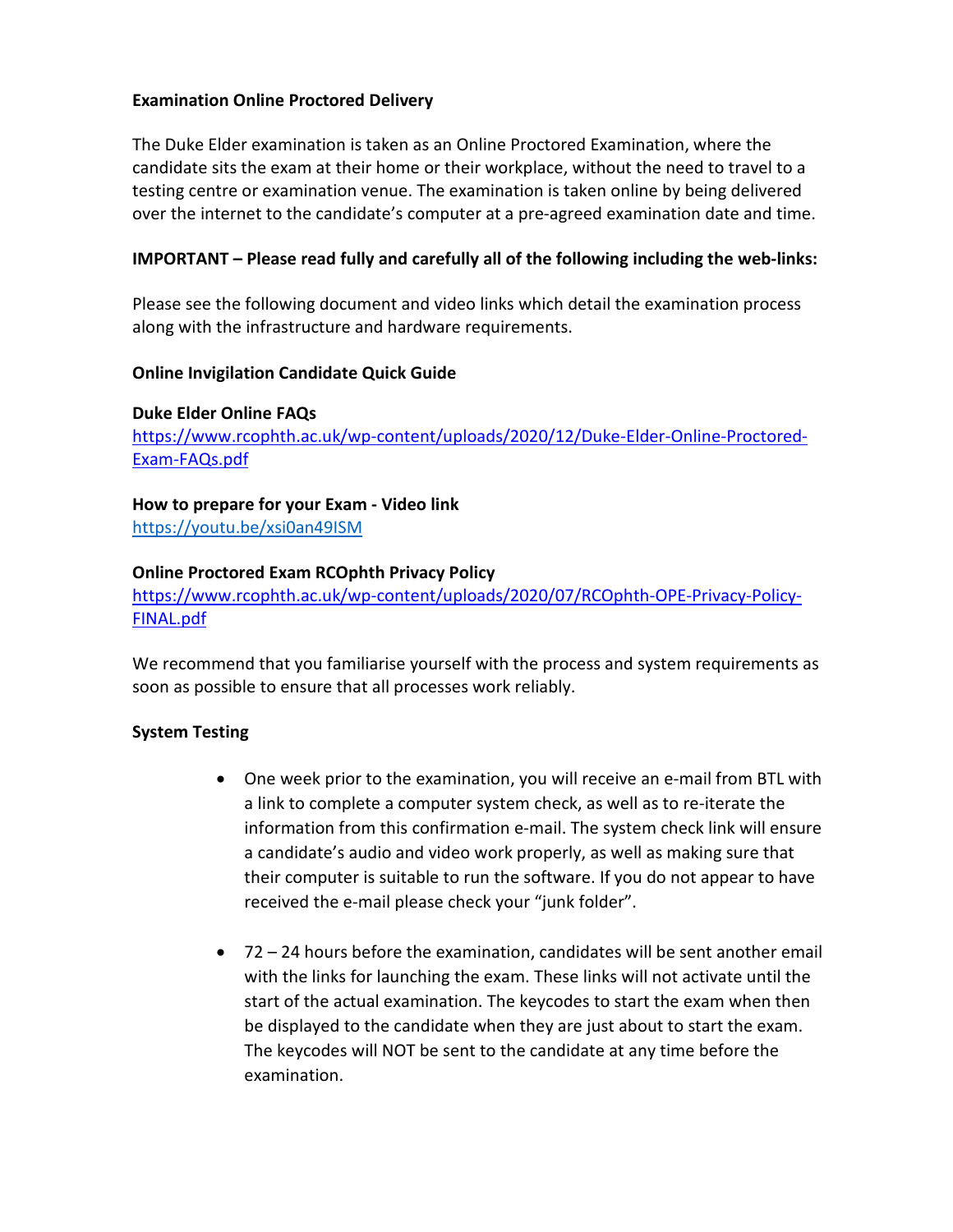• The examination will be available to the candidate, for the whole examination duration specified.

#### **Rules and Regulations**

1. Candidates will be required to log in at their computer at the agreed examination start time to run through ID checks and web camera/microphone set-up. The exam will then start once ID checks and set-up is complete. If you log on before the start time, you will be presented with a timer counting down to the start time.

**This means that for example although 230pm is the exam start time, at 230pm you will do the pre-exam set up and THEN start the exam paper. Please note that this means that, depending on how long you take to complete the set-up, the exam paper might run past the stated exam times.** 

**Example: You are told to log on at 230pm You log on at 230pm You complete set-up that takes 20 mins At 250pm you start the exam paper Exam finishes at 450pm (you have the full two hours)**

- 2. Photographic identification (a passport or photographic driver's licence ONLY) will be checked by the proctoring system through the candidate's web camera before candidates can start the examination. The candidate must also show the whole room via their web camera or their smartphone which must also be connected as a second camera for the examination.
- 3. Candidates will be monitored at all times through the web camera during the examination.
- 4. All examinations are timed by the computer and will end automatically once the examination time has expired. Once the timing for the examination has begun, it cannot be paused. Candidates will be able to skip questions and come back to them at the end.
- 5. A candidate cannot be late for their examination. If they are late, their examination will be cancelled and their examination fee forfeited.
- 6. If a candidate wishes to raise a query during the examination, they can communicate with tech support via a chat facility.
- 7. The candidate's computer screen will be locked into the examination during the duration of the examination and access to any other websites or applications will not be possible.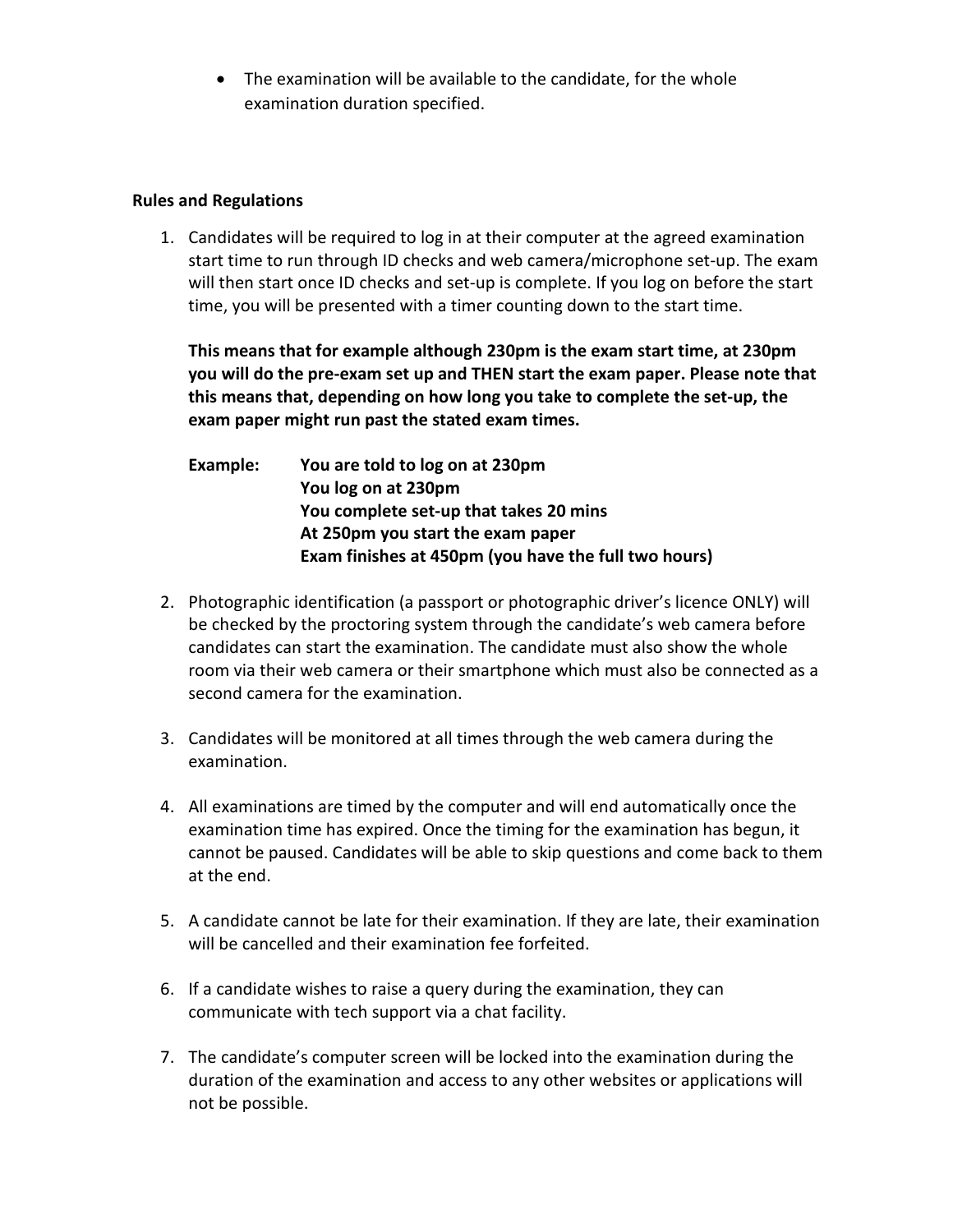- 8. Candidates are **not permitted** to use calculators in any section of the examinations.
- 9. Candidates are **not permitted** to use notebooks, books or any other form of written material during the examination.
- 10. Candidates are **not permitted** to wear any form of earplugs or headphones.
- 11. Candidates are **permitted** one sheet of white paper and a pencil for rough use/calculations, which must be destroyed at the end of the examination in front of the webcam by tearing into small pieces and then screwed up.
- 12. Candidates **must not**, at any point during the examination, look at their hands, wrists or arms, or at any mobile phone or tablet.
- 13. Candidates are **not permitted** to leave the room during the examination except for the designated one-hour break between examination papers.
- 14. Candidates are **not permitted** to wear any form of sunglasses or smart glasses.
- 15. Candidates are **not permitted** to wear any kind of watch or smart watch.
- 16. Candidates are **not permitted** to smoke or vape during the examination.
- 17. Candidates are **not permitted** to consult any other materials during the examination. This includes notes and textbooks.
- 18. Candidate are **not permitted** to eat any food during the examination. For drinks, the candidate may have one transparent tumbler of clear liquid drink that must be present at the start of the examination and not replenished at any time except for during the designated one-hour break between examination papers.
- 19. No other person will be permitted to be present in the room in which the candidate sits the examination.
- 20. Candidates are **not permitted** to communicate in any way with or seek assistance from anyone else except from the live proctor during the examination.
- 21. Candidates are advised to read in advance the RCOphth Online Proctored Examinations Privacy Policy and the RCOphth Policy on Allegations of Cheating and Misconduct in Examinations.
- 22. Candidates will **not be permitted** to visit the toilet during the examination. Toilet visits will only be permitted in the one-hour break between the examination papers. The only exceptions are for candidates who have medical conditions or pregnancy. These candidates must request the need for toilet breaks upon applying for the exam and must provide a medical letter explaining the reasons why.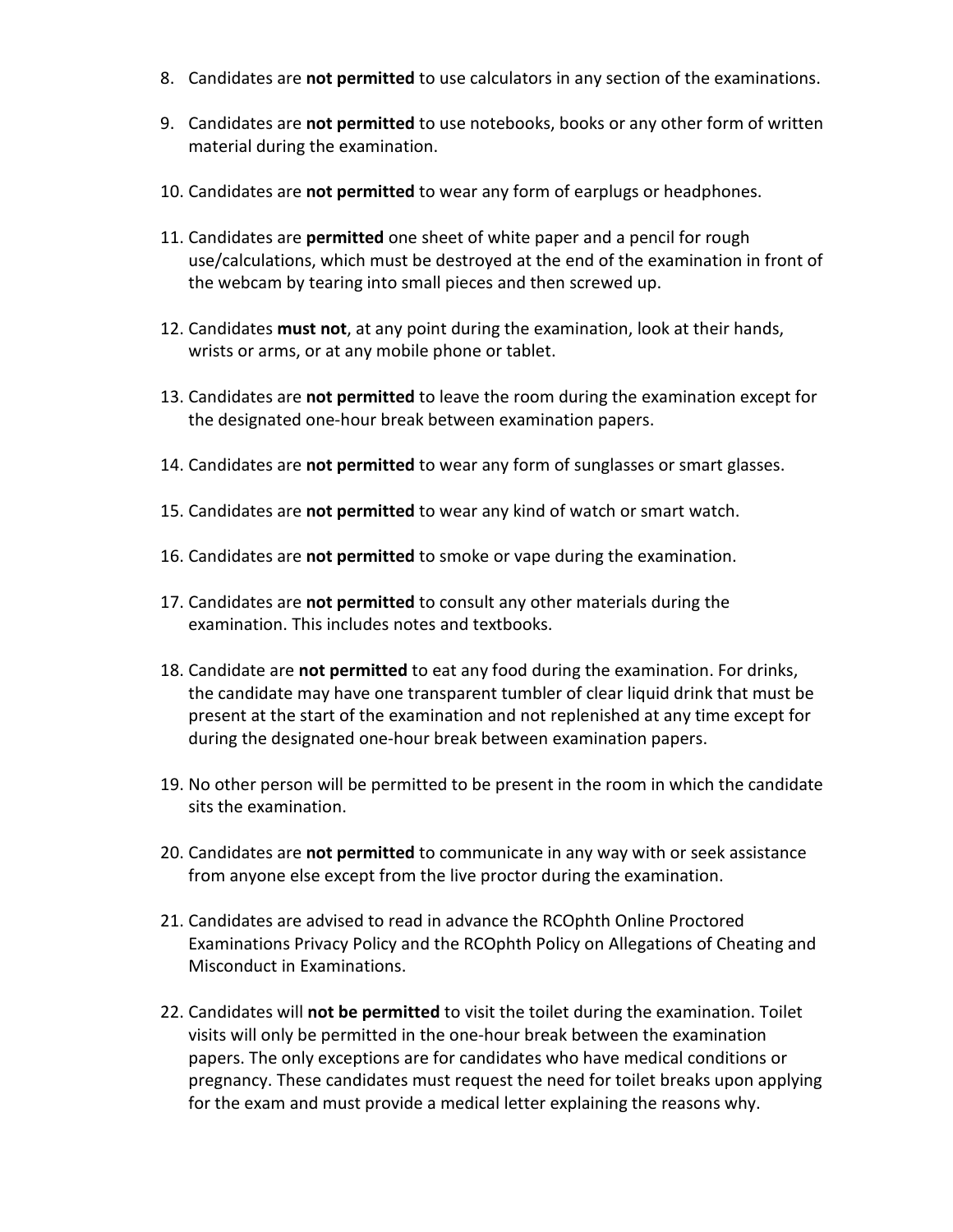- 23. Other than as a second camera linked to the proctoring system (as in point 3 above) candidates are **not permitted** to use mobile phones.
- 24. Candidates are **not permitted** to have or use any other electronic equipment or device during the examination.
- 25. Candidates are **not permitted** to interfere with, e.g. turn on / off, their internet connection without the permission of the online proctor.

The RCOphth will treat any breach of the above rules as cheating and does not expect to have to deal with any impropriety or issues of probity. However, we are obliged to ensure that such safeguards are in place in order that such issues cannot occur unnoticed. As such BTL provide three live and recorded streams of feedback whilst the examination is in progress online.

These three sources are:

- 1. the candidate's computer screen
- 2. the candidate's computer web camera view
- 3. a separate side view video-stream via a phone camera

#### **The role of the proctor**

There will be one proctor per 6-8 candidates.

It is the proctor's role to check candidates into the examination and monitor the candidates throughout for "unusual behaviours" (see rules and regulations and below). Such behaviours will be recorded on a time-line, which will then be brought to the attention of a senior RCOphth examiner after the examination to decide whether any action is required. Please note, unless there is incontrovertible serious evidence of impropriety, your examination will proceed uninterrupted to be reviewed after the event.

#### **Internet connectivity issues**

The testing processes that the candidate will have undertaken will ensure that the likelihood of a problem with the internet connection is minimised. If a candidate's internet connection does drop during the examination, no examination time will be lost as the timer will automatically pause. As the system updates every 3 seconds data loss is also likely to be minimal.

In the event of an interruption to the internet connection we recommend that the candidate tries to reconnect to the internet as soon as possible, if possible without leaving their chair or the room.

Once the internet connection is re-established the examination can proceed from where the candidate left off. The candidate will not lose any time to the interruption however, as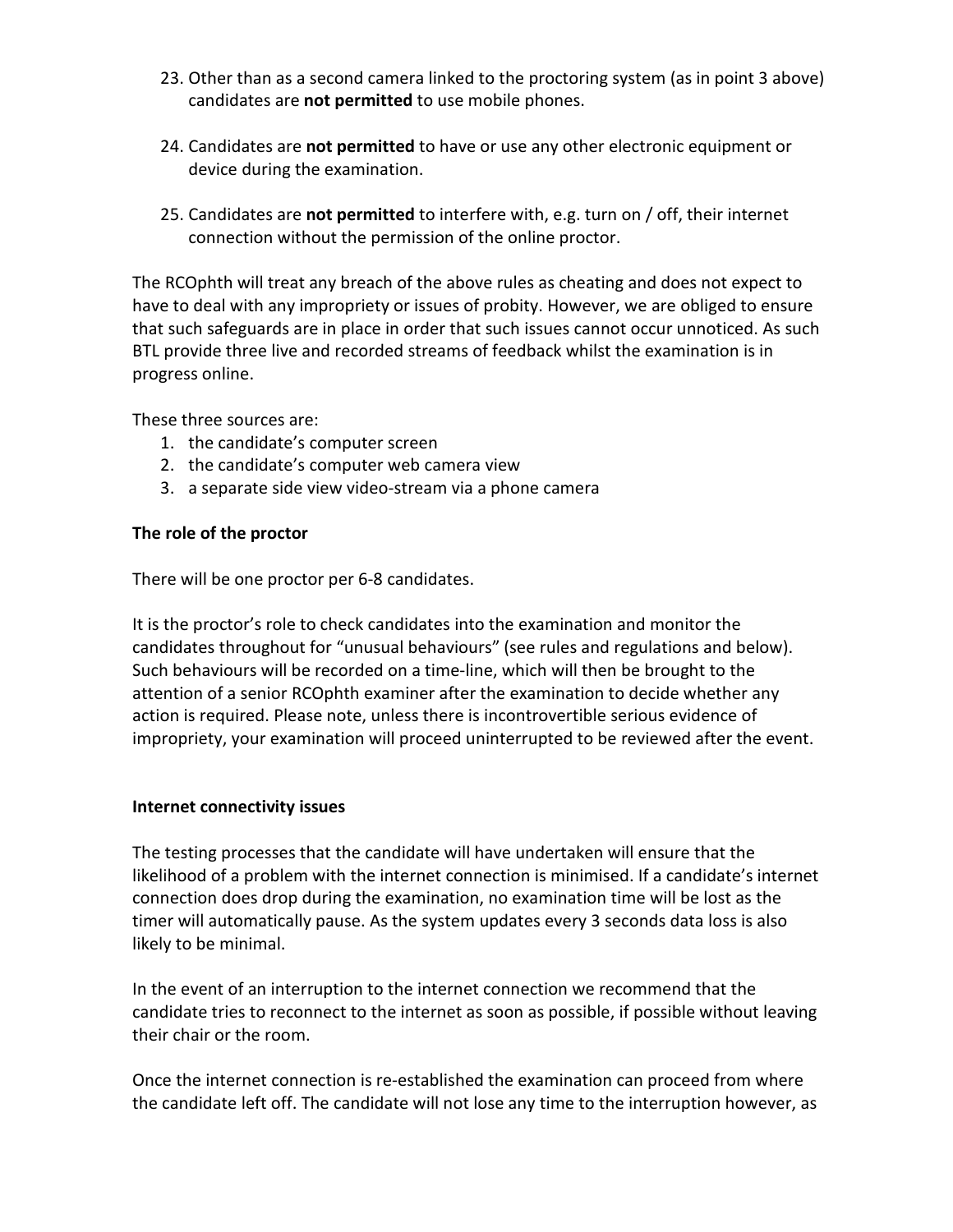answers are uploaded to the server every 3 seconds, it would be advisable to quickly check the answer to the question last answered.

If the internet connection is lost entirely for the duration of the whole exam, the candidate will have to reschedule for the next examination.

If there happens to be an unforeseen event that prevents the candidate completing the examination, only with written evidence from an appropriate authority (e.g. ISP, electricity power provider) we will consider an examination fee refund and a removal of the examination attempt from the candidate's record.

The online proctor has been instructed to report unusual behaviour in relation to the candidate's internet connection. Repeatedly dropping off-line unexpectedly in the presence of a previously tested and good connection will be regarded as a suspicious behaviour, as will excessive reconnection times. Each case of lost connection will be dealt with using the data that the proctor provides to us.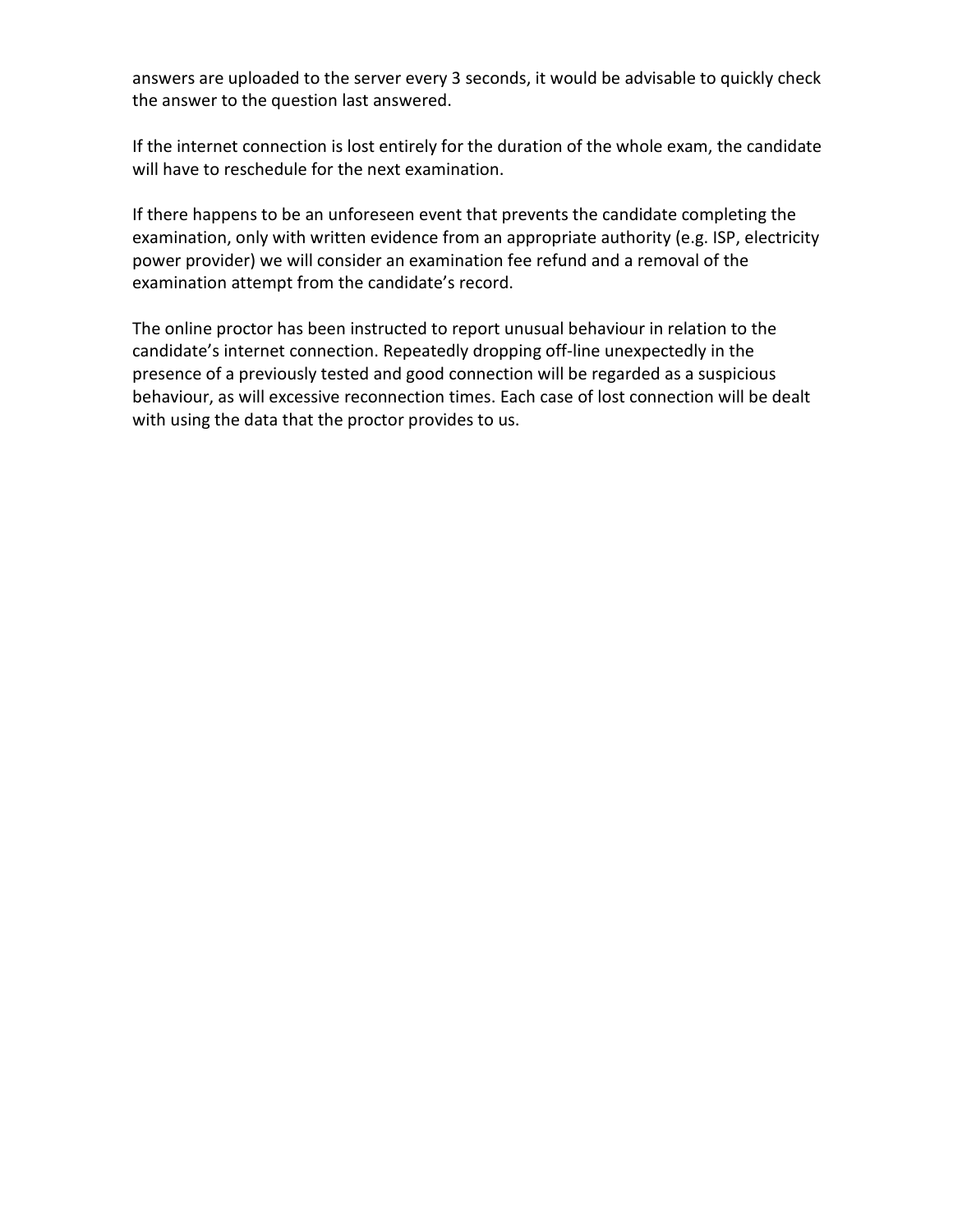## **Recommended Reading List**

The Eye: Basic Sciences and Practice. Forrester JV, Dick AD, McMenamin P, Roberts F. WB Saunders, Elsevier. 2007 ISBN-10: 070202841X ISBN-13: 978- 0702028410

MCQ companion to the Eye. Basic Sciences in Practice. Galloway PH, Forrester JV, Dick AD, Lee WR. WB Saunders 2001. ISBN-10: 0702025666 | ISBN-13: 978-0702025662 -

Clinical Optics. Elkington AR, Frank HJ and Greaney MJ. John Wiley & Sons, Blackwell Science, 1999. . ISBN: 0632049898/9780632049899 –

Clinical Anatomy of the Eye. Snell RS, Lemp MA. Blackwell Scientific Publications 1998. ISBN: 063204344X – old but can't have changed much

Clinical Ophthalmology: A Systematic Approach. JJ Kanski, B Bowling. Butterworth-Heinemann, Elsevier, 2011. ISBN-10: 0702040932 ISBN-13: 978- 0702040931.

Clinical Ophthalmology: A Self-Assessment Companion. JJ Kanski, Agnes Kubicka Trzaska. Elsevier, 2007. ISBN-10: 0750675381, ISBN-13: 978- 0750675383

EMQs And MCQs For The FRCOphth Part 2 [Paperback] Patrick Chiam. Lulu Marketplace, 2011. ISBN 9781447806615